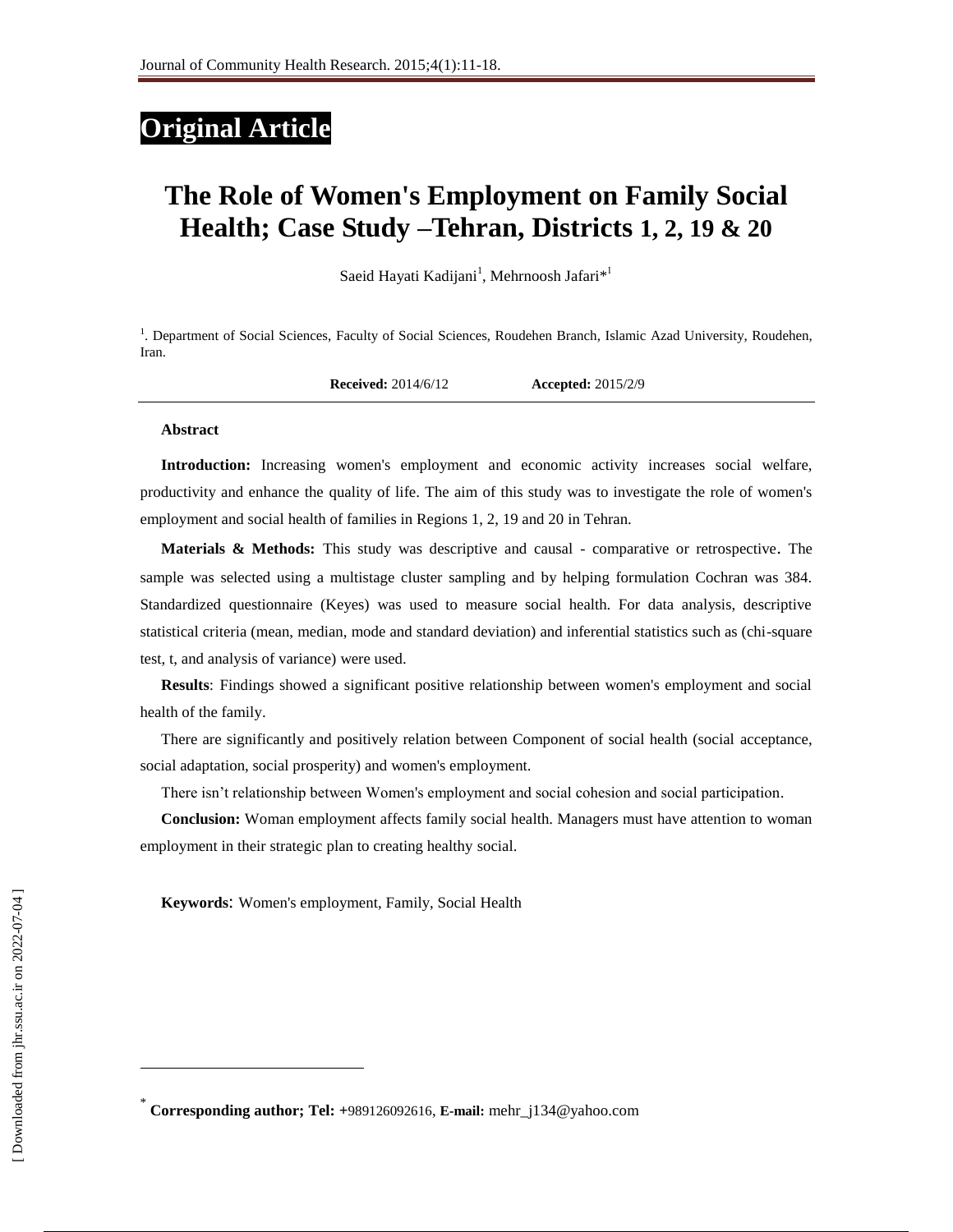# **Introduction**

Social health is a concept that is taken into consideration about 40 years ago along with physical and mental health. Today with the change of patient oriented approach and appearance of health oriented approach, health is no longer an axis with disease, on one side and individual's health, on the other side. Rather, the concept of health includes a continuum that needs first and foremost to be actively created, fostered and maintained by individuals, groups, communities, the environment and the society. In a holistic view, it can also be said that the role of indicators and socioeconomic and cultural factors along with other factors are crucial [1] .

Social health is a dimension of every body's welfare which specifies how each person communicates with other community members or compromises with them, how others react or deal with him/her, and how he/she interacts with social institutions, practices and group ethics. It can be defined in proportion of compliance and coordination of the individual with community, its social support and the method used to create routine roles in the community  $[2]$ .

Social health is perhaps the most complex and yet, most controversial aspect of health. World Health Organization (1948) defines social health as one of the key component of health; however, due to lack of valid tools,

this concept is still a topic of political and social debate. Using biological samples, health studies have focused more on private aspect of the health, while individuals are within social structures and relationships [3]. Women are one of the most important social groups affected by and affecting the quality of life. Because this large social group communicates effectively with community groups in the society, it also plays an active role in social progress and its sustainable development in addition to personal and family duties.

Failure to use the potential of women, in various cultural, social, economic and political fields, makes it impossible to achieve development<sup>[4]</sup>.

The perspective of women's employment has changed in recent years. In the new perspective, women are not just recipients of aid; they are also producer and participant and, at the same time, enjoy facilities identified in the development process<sup>[5]</sup>.

The increasing participation of women in recent years in the production and activity fields has caused changes in the social structure and organization. But attention to this new event and understanding how women adapt to existing conditions by playing different roles than men, is an inevitable necessity to which researchers should give ample attention. The ability or inability of women of our society to perform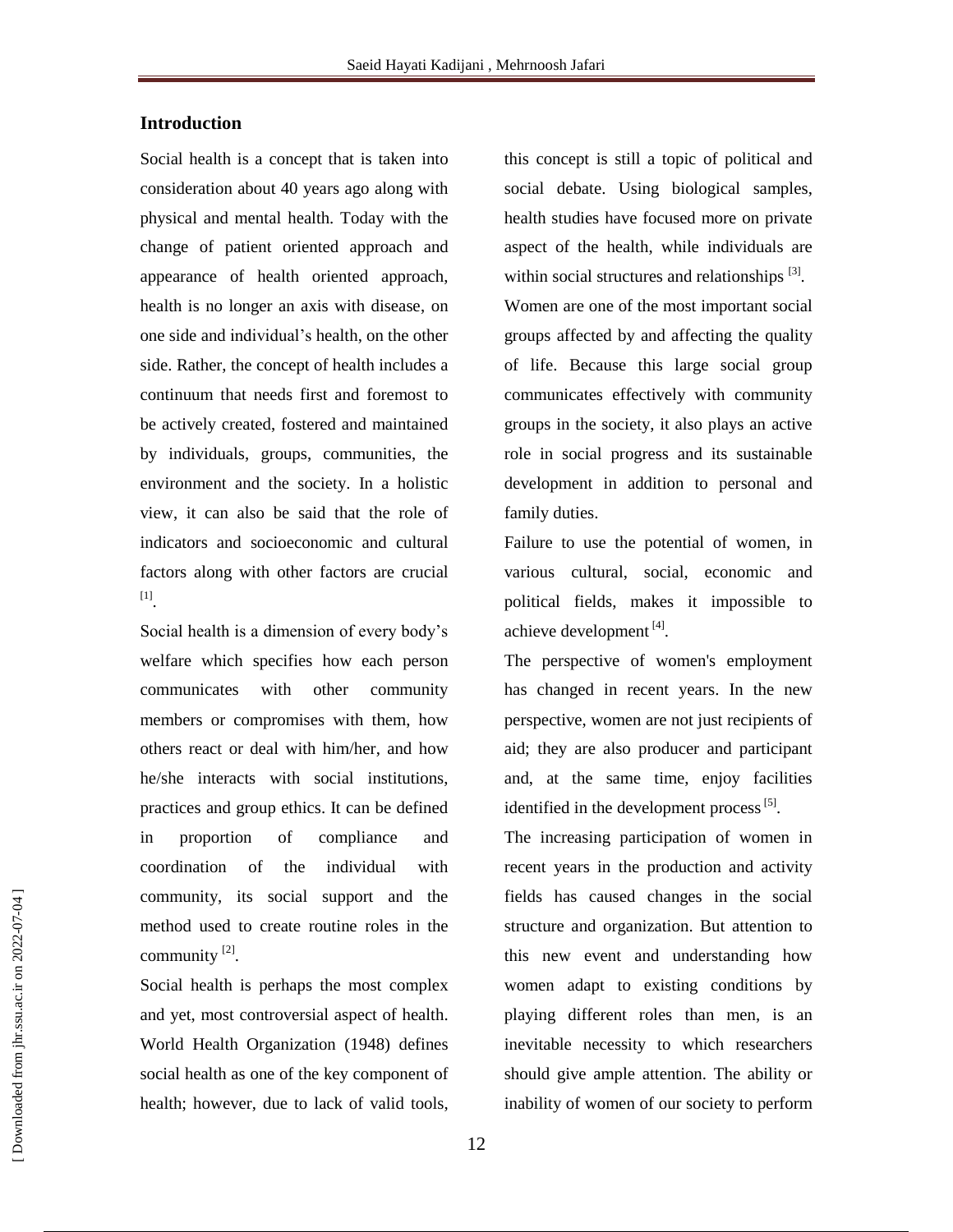several different roles and the effect of performing several roles on the quality of family social health today is the subject matter of several researches conducted in this regard  $^{[6]}$ .

Given the increasing number of women's employment and its role and profound influence on family health, in this study, we attempt to achieve appropriate solutions in this connection by examining the relationship between women's employment and social health of family.

#### **Materials & Methods**

This is an applied research in terms of objective and descriptive retrospective or causal comparative in terms of data collection. The study sample was composed of a number of 3,000,850 households in the city of Tehran according to the general population and housing census in 2012. It includes every family which is living in Tehran and in which employed and unemployed women in 2012 are present. Stage cluster sampling method in regions and districts was used. According to census of Statistical Center of Iran performed in 2012, the population of families residing in Tehran was 3,000,850. Cochran formula was used to determine the sample size:

By putting the numbers in the formula, the number 384 comes up which is the sample size. But to ensure more, a total of 450 questionnaires were distributed. Of these, 423 questionnaires were completed and returned by the respondents, of which 23 were incomplete and excluded from the analysis. Thus, the final analysis of data began with 400 questionnaires. Among these questionnaires, 180 were related to families where mother (wife) was considered employed and 220 households in which mother (wife) were employed outside the home. Keynes standard questionnaire on social health was used to measure the dependent variable (social health). To determine the validity of this questionnaire, two content validity and formal methods were used. Cronbach's coefficient alpha was used to establish the reliability of the research tools while the Cronbach's alpha was 0.80. Analysis of the data collected in this study was performed using SPSS software. To describe the data, descriptive statistical indexes including mean, standard deviation and variance, and inferential statistical indexes including chi-square test, ANOVA and mean difference t-test were used.

#### **Results**

Results of the study showed that 230 respondents equivalent to 5.57% lived in districts 1 and 2 and 170 respondents equivalent to 42.5% resided in districts 19 and 20. 168 respondents were male and 228 were female which represent respectively 42.4% and 57% of respondents.

Also, 180 respondents, equivalent to 45%, were employed and 220 respondents,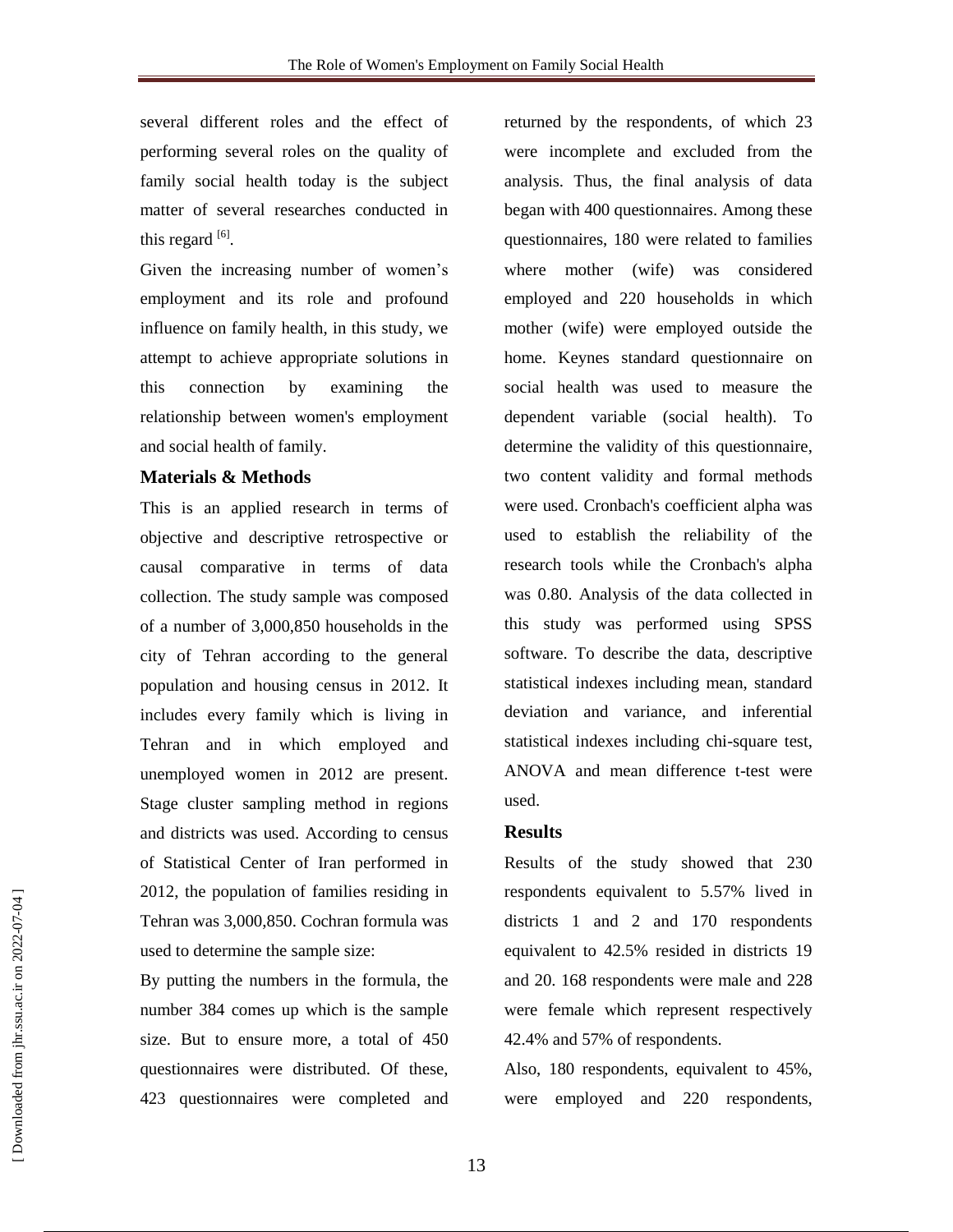equivalent to 5%, were unemployed. 16% had low social health, 63% had average social health, and 20.5% had high social health. The total amount of social health in the population was below average.

The results of the statistical tests showed that social health was lower in families in which mothers had less education.

Also, t-test results showed that the difference of social health amount between families where mothers (wives) are employed and those in which the latter are housekeeper was 2.681 which yielded a level of 0.008 that is significant with a confidence level of 99%.

The findings of the study showed that significant differences exist between the two groups in the amount of social health and there is a relationship between women's employment and the amount of social health of the family. In addition, the amount of social health in families in which women are employed is higher than that of families where the latter are unemployed. This result is true about the three factors that constitute social health, including social acceptance, social adaptation and social prosperity. Achieved significant levels of t-test were 0.000 for social acceptance, 0.019 for social adaptation and 0.015 for social prosperity, all of which are statistically significant. With regards to two other components namely social cohesion (with a significance level of 0.203) and social participation (with

a significance level of 0.780), there were no significant differences between the social health of both groups. Therefore, the results of the t-test were also consistent with those of the chi-square test and confirm them (Table 1 and Table 2)

Overall, the findings of this study indicated the following:

- Average social health in Tehran is lower than normal.
- Social health in families where mothers (wives) are employed is higher than that of families in which the latter are unemployed.
- Women's employment has no effect on family social cohesion.
- Women's employment has no effect on family social participation.
- Women's employment has no effect on family social prosperity.
- There is no relationship between the number of family members and social health.
- There is a relationship between women's education and social health of families. In other words, in families where women's education is low, social health is lower than those in which women's education is high.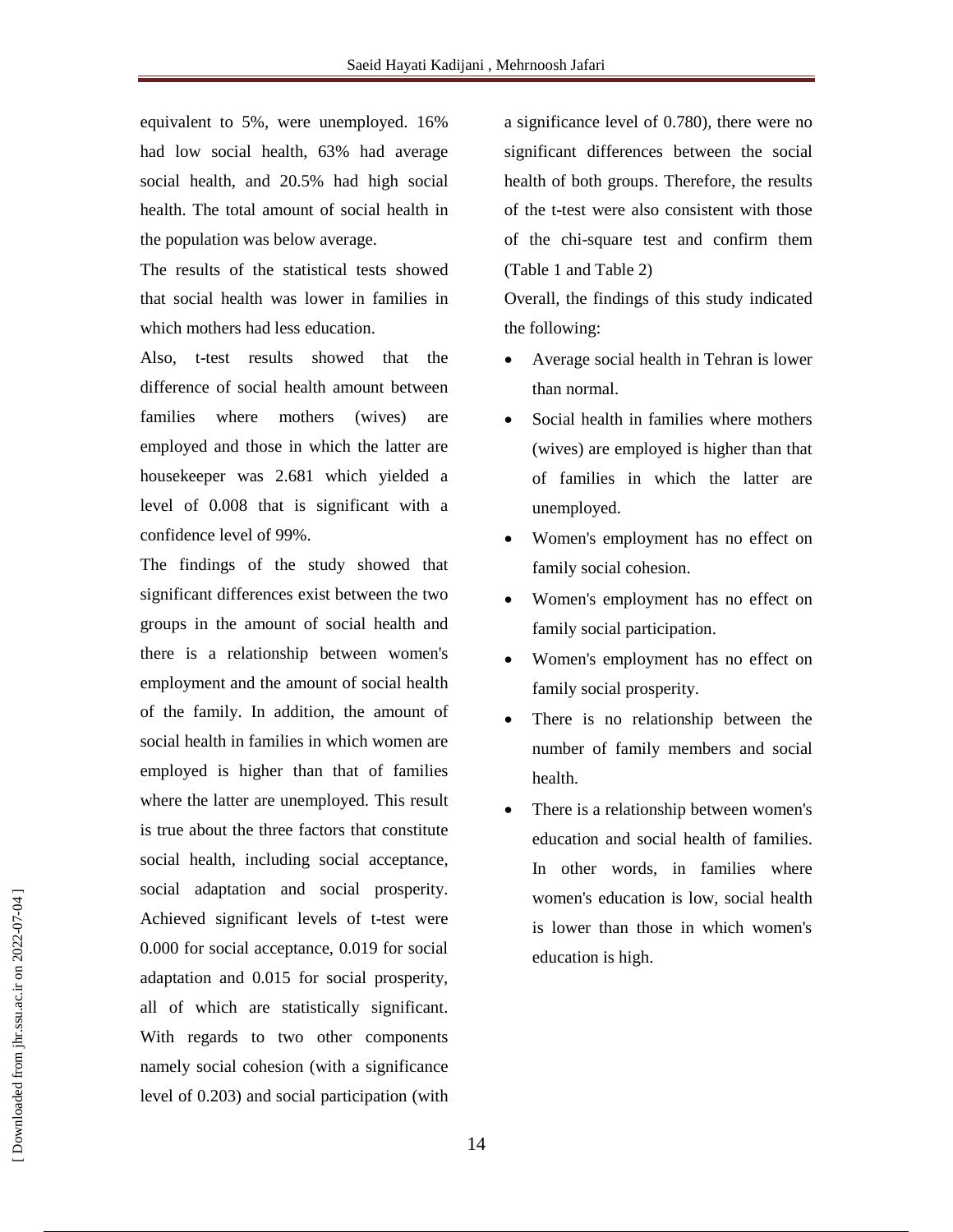| <b>Social Health</b> | <b>Employment</b> | Number of          | Average | <b>SD</b> | T      | <b>Degree</b> | <b>Significance</b> |
|----------------------|-------------------|--------------------|---------|-----------|--------|---------------|---------------------|
| and its              |                   | <b>Respondents</b> |         |           | amount | of            | level               |
| dimensions           |                   |                    |         |           |        | freedom       |                     |
| Social health        | Employed          | 180                | 94.2    | 14.7      | 2.681  | 398           | .0.008              |
|                      | Unemployed        | 220                | 90.1    | 15.4      |        |               |                     |
| Social               | Employed          | 180                | 20.9    | 9.3       | 1.274  | 398           | 0.203               |
| Cohesion             | Unemployed        | 220                | 20.5    | 9.3       |        |               |                     |
| Social               | Employed          | 180                | 17.7    | 1.4       | 9.3    | 398           | 0.000               |
| acceptance           | Unemployed        | 220                | 16.07   | 3.4       |        |               |                     |
| Social               | Employed          | 180                | 19      | 9.4       | $-280$ | 398           | .0.78               |
| participation        | Unemployed        | 220                | 19.1    | 91.4      |        |               |                     |
| Social               | Employed          | 180                | 17.8    | 7.3       | 35.2   | 398           | 0.019               |
| adaptation           | Unemployed        | 220                | 16.9    | 5.4       |        |               |                     |
| Social               | Employed          | 180                | 18.7    | 6.4       | 45.2   | 398           | 0.015               |
| prosperity           | Unemployed        | 220                | 17.6    | 5.4       |        |               |                     |

**Table 1-** Means comparison test to check the social health differences and its dimensions in terms of women's employment

**Table 2 -** Relationship between mother's education, social health and its dimensions

|        | Mother's<br>education | Sum of<br>squares | Degree of<br>freedom | <b>Mean square</b> | F     | <b>Significance</b><br>level |
|--------|-----------------------|-------------------|----------------------|--------------------|-------|------------------------------|
| Social | Intragroup            | 709.2418          | 3                    | 236.806            | 508.3 | 015.0                        |
| health |                       |                   |                      |                    |       |                              |
|        | Intragroup            | 534.89366         | 390                  | 830.229            | 180.0 | 910.0                        |
|        | Total                 |                   | 393                  |                    |       |                              |

### **Discussion**

The results of research proved the effectiveness of women's employment on family social health. In previous researches, similar results have been obtained by researchers. The results of research conducted by Tabarzadeh [7] on students' social health have shown a significant relationship between employment and social health. Also Hemati et al <a>[8]</a> has conducted a research on social health of Female-headed households in Roudehen which confirms the relationship between employment and social health of the family. While confirming this issue in his study, Keynes  $[9]$  concludes that even the employment status impacts the social health of women; although, the higher is the occupational status of women, and the better will be their social health level compared to men. Therefore, the reduction of occupational status has a negative role in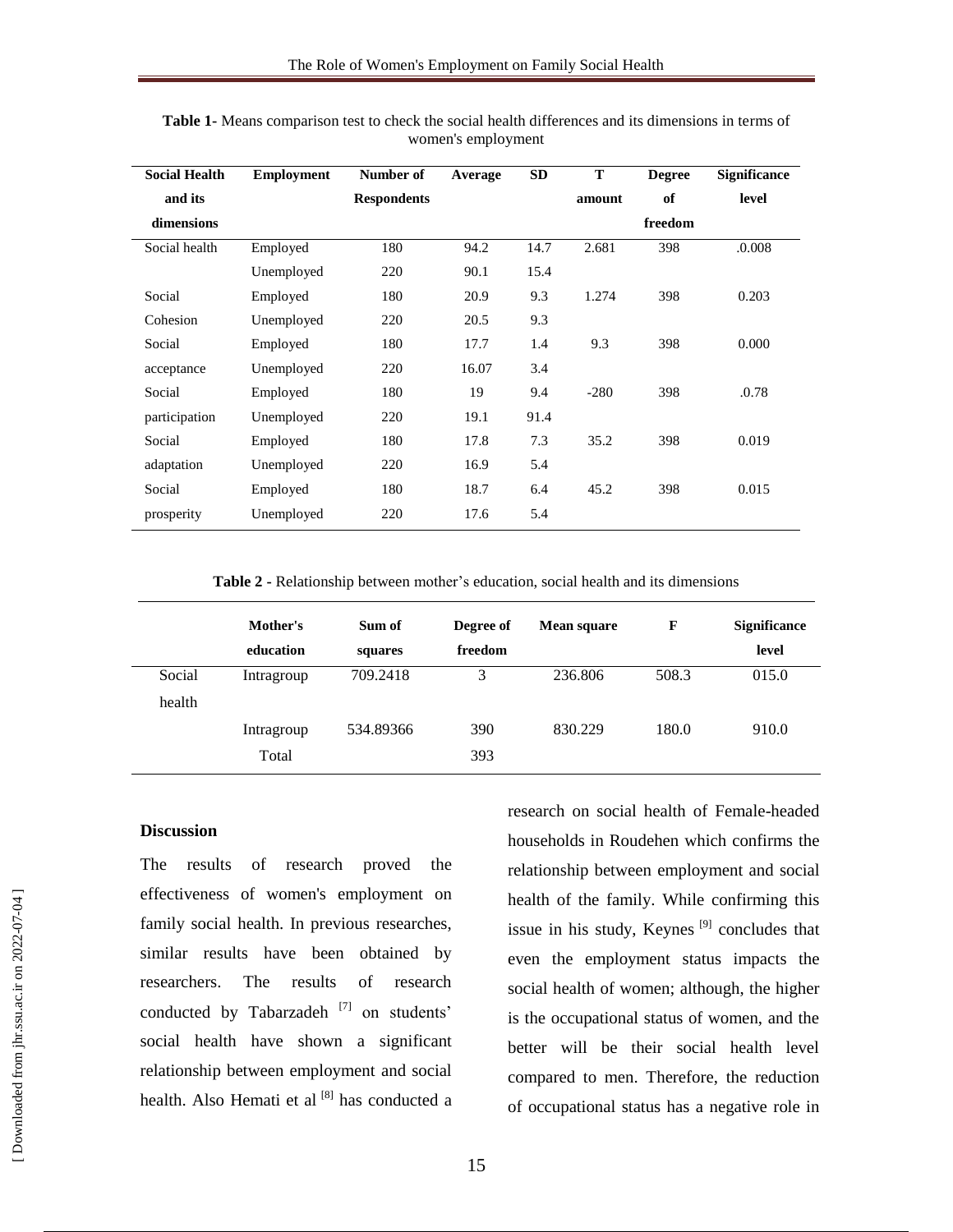their social health. In this research, there wasn't found any relationship between women's employment and social cohesion and social participation. However, the results of previous research, such as the Keynes research <sup>[9]</sup>, prove a significant relationship between these two variables. It would be likely that one reason for this difference has been the different type of previous research population in which employment impact on social cohesion and social participation of women were reviewed and evaluated. While in the present study, the impact of women's employment on social cohesion and social participation of their family has been taken into consideration. It is likely that women's employment, increases their social cohesion and social participation, but have not much impact on social participation of their family members. Social acceptance and social adaptation are other components which had in this study a significant relationship with the employment of women. In addition, similar results were obtained in this manner by Tabarzadeh<sup>[7]</sup> Hosseini<sup>[8]</sup>, Alizadeh<sup>[4]</sup>, Azizi and Azarkamand  $[10]$ , Bagheri et al  $[11]$ , Jawaheri et al  $[12]$ , Sadeghi and Emadzadeh<sup>[13]</sup>, Cubillo and Brown  $[14]$ , Fritzell et al <sup>[15]</sup>, Stoilova <sup>[16]</sup>, Shapira er al [17], Elamin and Omair<sup>[18]</sup>, Yousefi and Barateli<sup>[19]</sup>, Bartley<sup>[20]</sup>, Worts<sup>[21]</sup>, and Keynes  $^{[9]}$ . Education was also one of these variables whose relationship to the social health of families was examined. The results

showed that families, in which women had a lower education level, a lower level of social health was observed than those in which women had a higher education level. In other words, there was a significant relationship between women's (mothers') education and families' social health. This has also been demonstrated in previous researches such as the research conducted by Sadat Vahednia and Garmaroudi<sup>[22]</sup> and Hosseini<sup>[8]</sup>.

Man is the axis of sustainable development. Sociology scholars' surveys show that only a society can develop in which all individuals have development capacity and identify appropriate methods to achieve development. The realization of this objective is possible only when women of a society, as half the workforce, maintain their position in the process of development.

In this regard, women should participate actively in the economic, political, cultural and social fields in addition to their central role in the family.

As the results of this study also showed, increased employment of women was one of the most important factors in the increase of family social health.

Thus creation of appropriate legal mechanisms in this field and providing for the guaranteed enforcement of these laws, culture building, and institutionalization of the involvement of women in society in macro policy making can be a basic step in creating a healthy family atmosphere and,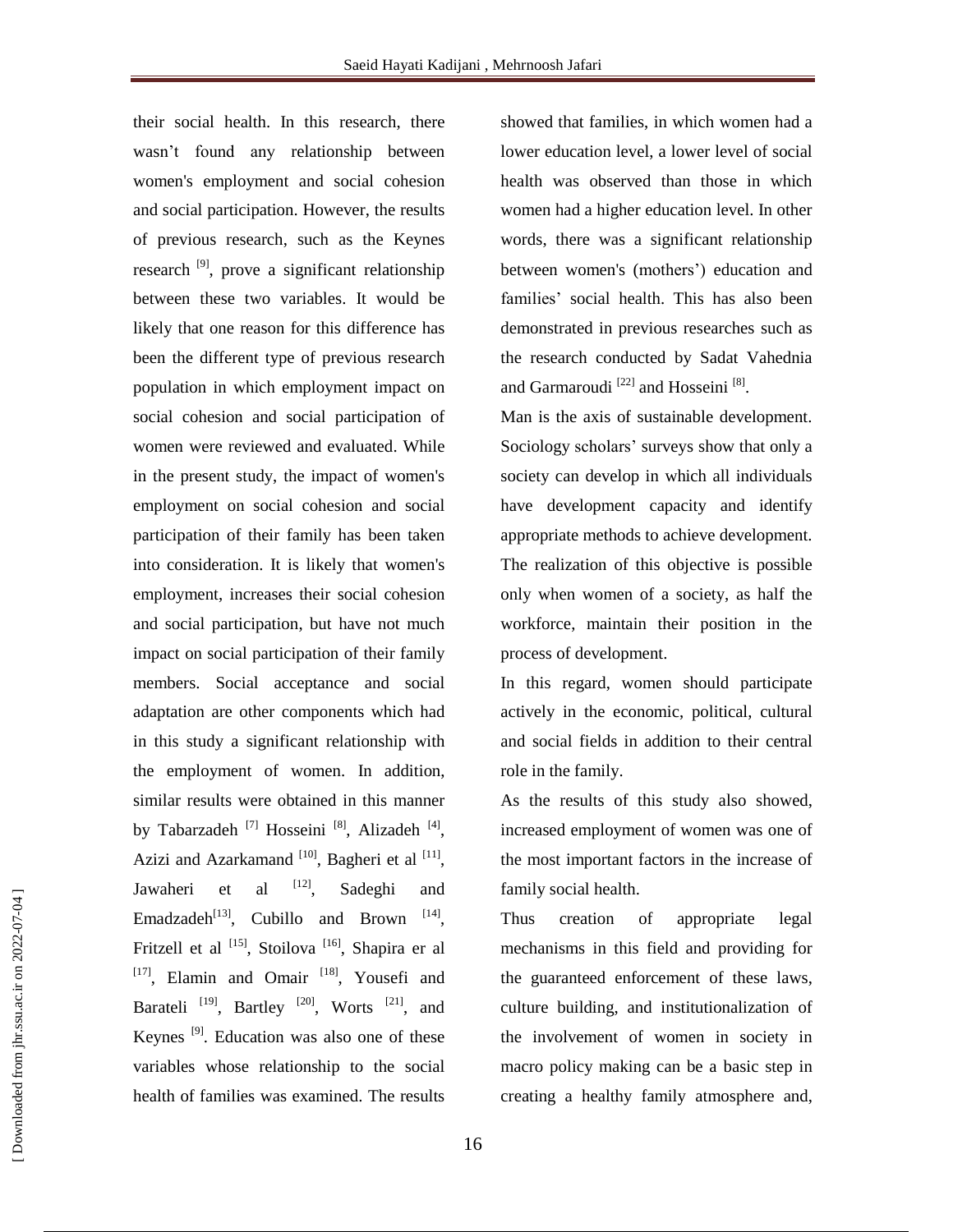finally, a healthy society which is one of the infrastructures of sustainable development. Suggestions of this research are:

 Social health status in Tehran is not desirable, while social health in macro policy making and planning should have a special place. In this context, it is necessary in development plans and high level documents on health and also relevant institutions including Supreme Council of Health, that in addition to physical and medical dimensions, social aspects of the health are also considered in policies, strategies and guidelines. Appropriate measures must also be taken in this area. It is necessary to establish a national instrument of social health in which health dimensions and components, strategies for achieving the goals, and enforcement agencies are specified. And adopting appropriate policies to create jobs (which provide the possibility of employment for women,

Implementation of special plans for enabling and education of women. In this regard, responsible institutions such as Radio and Television, Municipality, Social Welfare, Literacy Movement … increase awareness and education of illiterate or low-literate women by holding free of charge educational courses and new and modern economic activities must be developed. Reduction of the number of jobs based on petroleum industry (capital consuming and introverted economy) and increase of the number of industrial and service and even electronic occupations are among other solutions in this connection. Also Review of rules and. Facilitating and increasing the part-time jobs, teleworking, granting fringe benefits such as loans are other essential changes in the law to support employed women and encourage women entrepreneurship.

## **References**

- 1-Kadkhodaee F,Lotfi Sh. Measure social well-being of the city high school students Shiraz and factors affecting it, Social Research Quarterly. 2012;5(20):184-207.(Persian).
- 2-Fathi M, Ajamnezhad R , Khakrangin M. Factors related to social health of teachers in Maragheh city. Welfare Social Research Journal. 2011;12(47):225-243 (Persian).
- 3-Samiei M. Social health of Iran: From social oriented definition to evidence oriented index. Quarterly of Iran Social Issues. 2010;1(2):33 (Persian).
- 4-Alizadeh M. The role of women's employment on development. Quarterly on Women and Culture. 2010; 2(5):49-59 (Persian).
- 5-Shaditalab J. Employment of women and the role of cooperatives. Quarterly of Social Sciences. 1995; 7(8):152-3 (Persian).